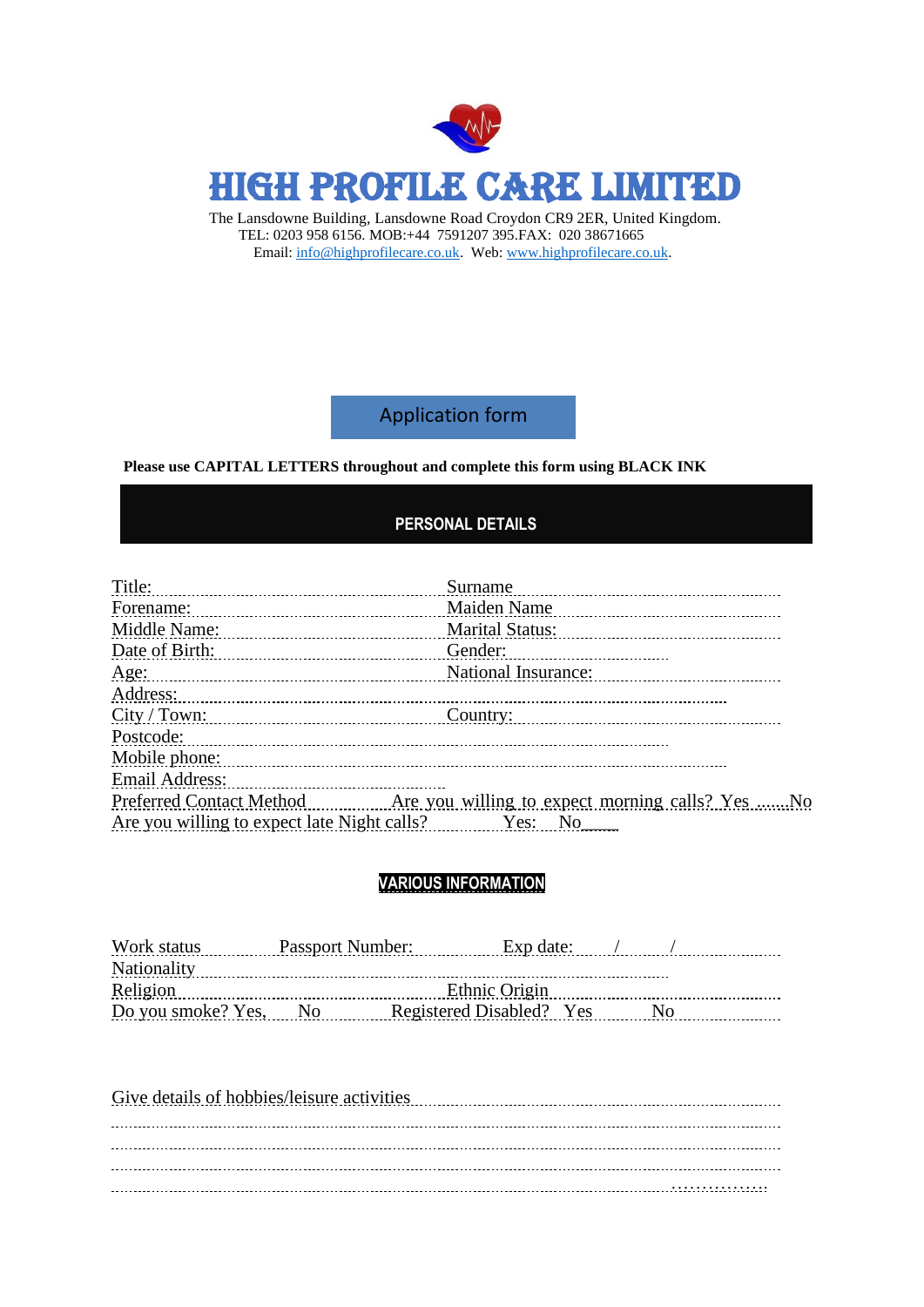#### **PROFESSIONAL EDUCATION AND TRANING**.

Please list any Training / Course / healthcare qualification you have and when you gained them

|  | Qualification: School / College University. |  |
|--|---------------------------------------------|--|
|  |                                             |  |
|  |                                             |  |
|  |                                             |  |
|  |                                             |  |
|  |                                             |  |
|  |                                             |  |
|  |                                             |  |

### **Please tick the specialities of which you have significant, post training experience.**

| <b>SPCIALISM</b>         | <b>LESS THAN 6</b><br><b>MONTHS</b> | <b>MORE THAN 6</b><br><b>MONTHS</b> | <b>1-2 YEARS</b> | $2$ YEARS + |
|--------------------------|-------------------------------------|-------------------------------------|------------------|-------------|
|                          |                                     |                                     |                  |             |
|                          |                                     |                                     |                  |             |
| Hospitals                |                                     |                                     |                  |             |
| Learning Disability      |                                     |                                     |                  |             |
| Adolescents              |                                     |                                     |                  |             |
| Children                 |                                     |                                     |                  |             |
| Mental health            |                                     |                                     |                  |             |
| Elderly                  |                                     |                                     |                  |             |
| Physical disability      |                                     |                                     |                  |             |
| <b>HIV</b>               |                                     |                                     |                  |             |
| <b>Residential Homes</b> |                                     |                                     |                  |             |
| Nursing homes            |                                     |                                     |                  |             |
|                          |                                     |                                     |                  |             |
|                          |                                     |                                     |                  |             |

### **EMPLOYMENT HISTORY**

**Please give details of your past 5 years of continuous work history giving reasons/s for any breaks in employment**

| <u>From</u>         |  | <u> 0</u> |              |  |  |
|---------------------|--|-----------|--------------|--|--|
|                     |  |           |              |  |  |
| Employer<br>Address |  |           |              |  |  |
|                     |  |           |              |  |  |
|                     |  |           |              |  |  |
| Telephone:          |  |           | Main contact |  |  |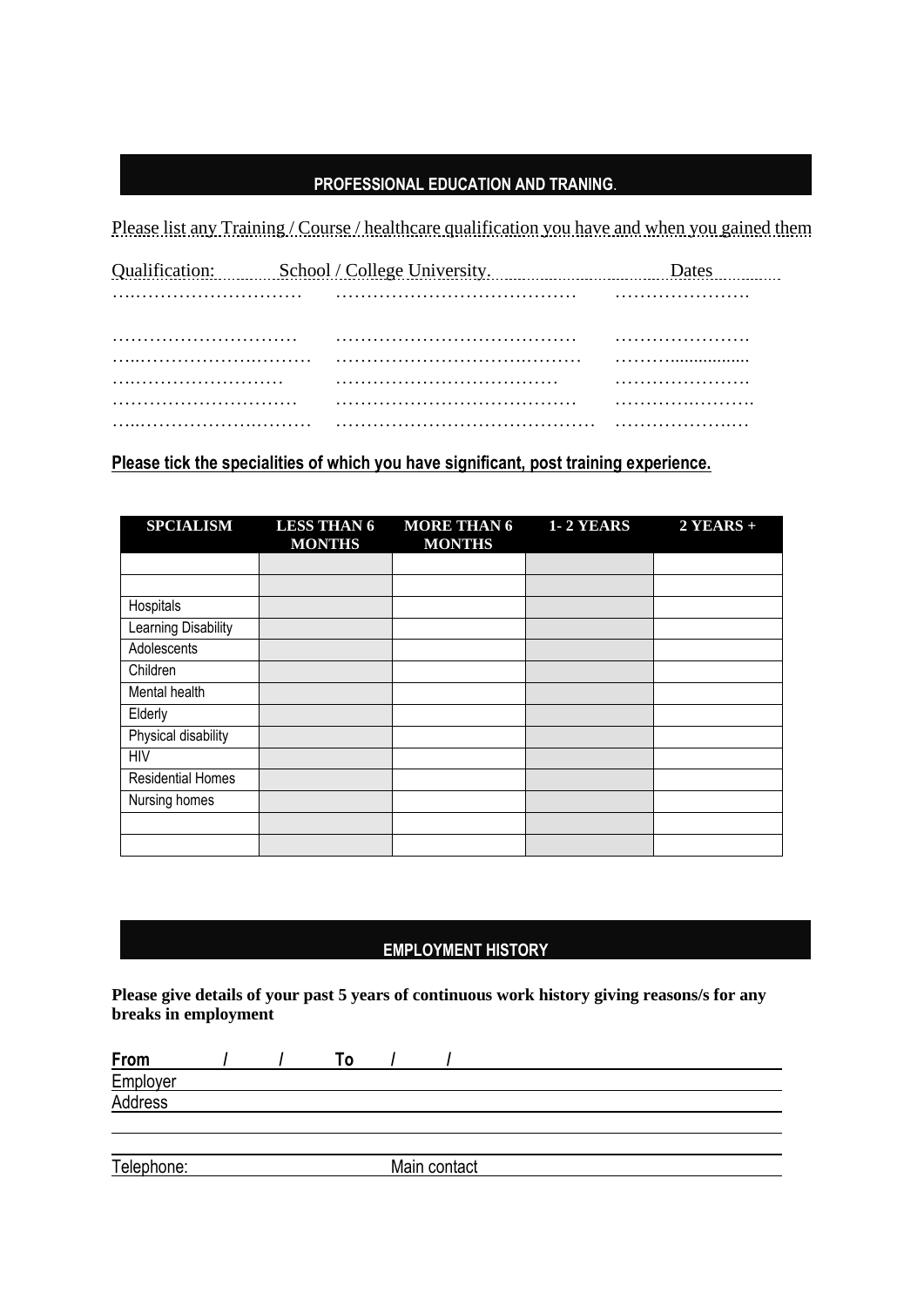| Post Title:               | Grade        |
|---------------------------|--------------|
| Full time or part-time    | Salary:      |
| Main responsibilities:    |              |
|                           |              |
|                           |              |
|                           |              |
| Reason for leaving:       |              |
|                           |              |
|                           |              |
|                           |              |
|                           |              |
|                           |              |
| <b>From</b>               |              |
| Employer                  |              |
| <b>Address</b>            |              |
|                           |              |
|                           |              |
| Telephone:                | Main contact |
| Post Title:               | Grade        |
| Full time or part-time    | Salary:      |
| Main responsibilities:    |              |
|                           |              |
|                           |              |
|                           |              |
|                           |              |
| Reason for leaving:       |              |
|                           |              |
|                           |              |
|                           |              |
|                           |              |
| <b>From</b><br>/ / To / / |              |
| Employer                  |              |
| <b>Address</b>            |              |
|                           |              |
|                           |              |
| Telephone:                | Main contact |
| Post Title:               | Grade        |
| Full time or part-time    | Salary:      |
| Main responsibilities:    |              |
|                           |              |
|                           |              |
|                           |              |
|                           |              |
|                           |              |
| Reason for leaving:       |              |
|                           |              |
|                           |              |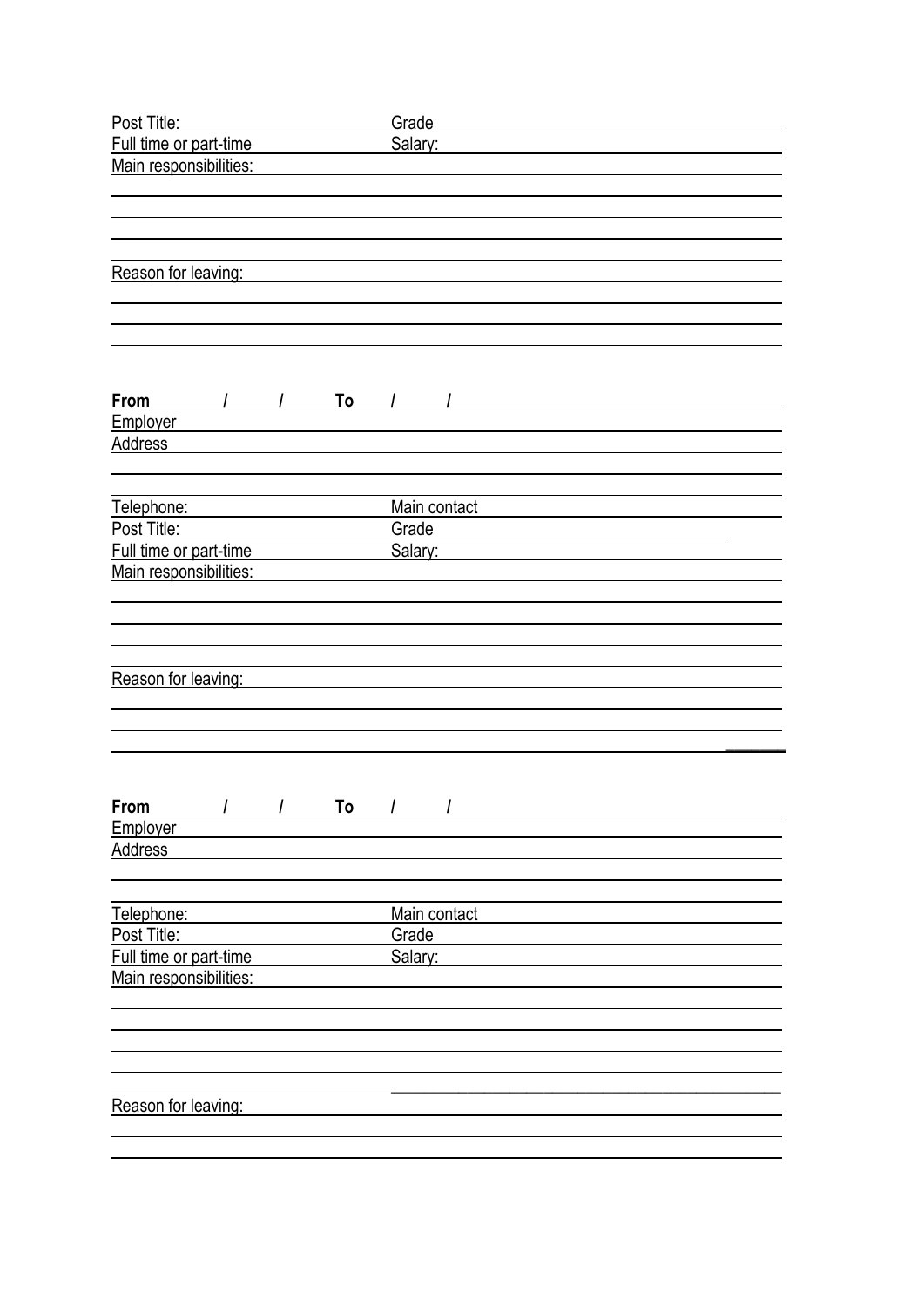|  | To | Main contact<br>Grade<br>Salary: |  |  |
|--|----|----------------------------------|--|--|

# **HEALTH DECLARATION**

| Have you been vaccinated or tested against the   |  | YES NO DETAILS (Plus dates if YES) |
|--------------------------------------------------|--|------------------------------------|
| following?                                       |  |                                    |
| Covid19                                          |  |                                    |
| Tetanus                                          |  |                                    |
| Poliomyelitis                                    |  |                                    |
| Typhoid                                          |  |                                    |
| Rubella (German Measles)                         |  |                                    |
| <b>Tuberculosis and BCG</b>                      |  |                                    |
| <b>Hepatitis B Antibodies</b>                    |  |                                    |
| Mantoux, tine or Heaf                            |  |                                    |
| <b>Hepatitis B</b>                               |  |                                    |
| Last X-ray                                       |  |                                    |
| Others (Specify)                                 |  |                                    |
| Do you or have you at any time suffered from any |  | Details. (required if YES)         |
| of the following                                 |  |                                    |
| Skin complaints- dermatitis, Psoriasis, Eczema   |  |                                    |
| Diabetes or glandular complaints                 |  |                                    |
| Headaches or Migraine                            |  |                                    |
| Hypertension/ heart problems/ similar illness    |  |                                    |
| Back pains / Back injury or problems             |  |                                    |
| Jaundice / Hepatitis                             |  |                                    |
| Epilepsy or fainting attacks                     |  |                                    |
| Pleurisy / Bronchitis / Pneumonia                |  |                                    |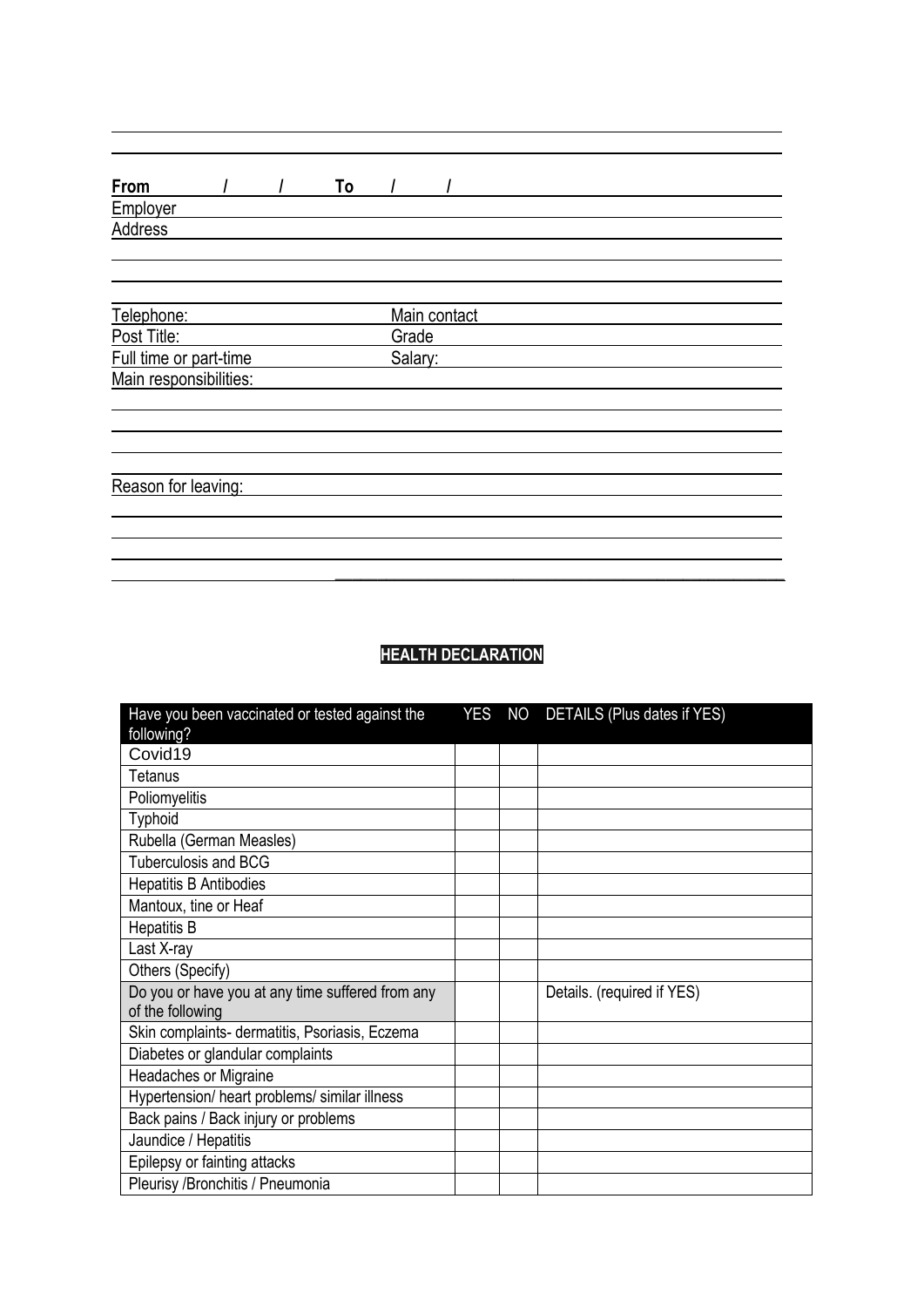| Asthma                                                                                                 |            |     |                  |  |
|--------------------------------------------------------------------------------------------------------|------------|-----|------------------|--|
| Infections - ear / sore throat                                                                         |            |     |                  |  |
| Psychiatric illness - Mental disorder/ depression                                                      |            |     |                  |  |
| etc                                                                                                    |            |     |                  |  |
| At present are you having any<br>injections/medications                                                | <b>YES</b> | NO. | Details (if YES) |  |
| Are you under any treatment of any kind of                                                             | <b>YES</b> |     |                  |  |
| condition?                                                                                             |            |     |                  |  |
| Have you had any major operations                                                                      |            |     |                  |  |
| <b>Physical Disabilities?</b>                                                                          |            |     |                  |  |
| How much time have you taken off work in the last                                                      |            |     |                  |  |
| 5 years due to illness?                                                                                |            |     |                  |  |
| Please state any other information about your                                                          |            |     |                  |  |
| health which may affect your work                                                                      |            |     |                  |  |
| If you do not have vaccination information, please provide details of where we can request them below. |            |     |                  |  |

## **WORK PREFERENCE**

## **Please specify the kind of Care work are you interested in? (tick all that apply)**

| <b>SUPPORTED LIVING</b>     | PRIVATE HOSPITAL | NURSING HOME |
|-----------------------------|------------------|--------------|
|                             |                  |              |
| <b>RESIDENTAL HOME:</b>     |                  |              |
| (Please specify) SHORT TERM | LONG TERM        |              |

# **Please indicate when you would like to work. Please tick all relevant boxes.**

# **DAILY.**

EVENINGS (M-F) DAYS (M-F) NIGHTS (M-F)

EVENINGS (SAT-SUN) DAYS (SAT-SUN) NIGHTS (SAT-SUN)

# **AVALIBILITY**

When you are available to work

Do you have any holiday booked? When: When: When: When: When: When: When: When: When: When: When: When: When: When: When: When: When: When: When: When: When: When: When: When: When: When: When: When: When: When: When: When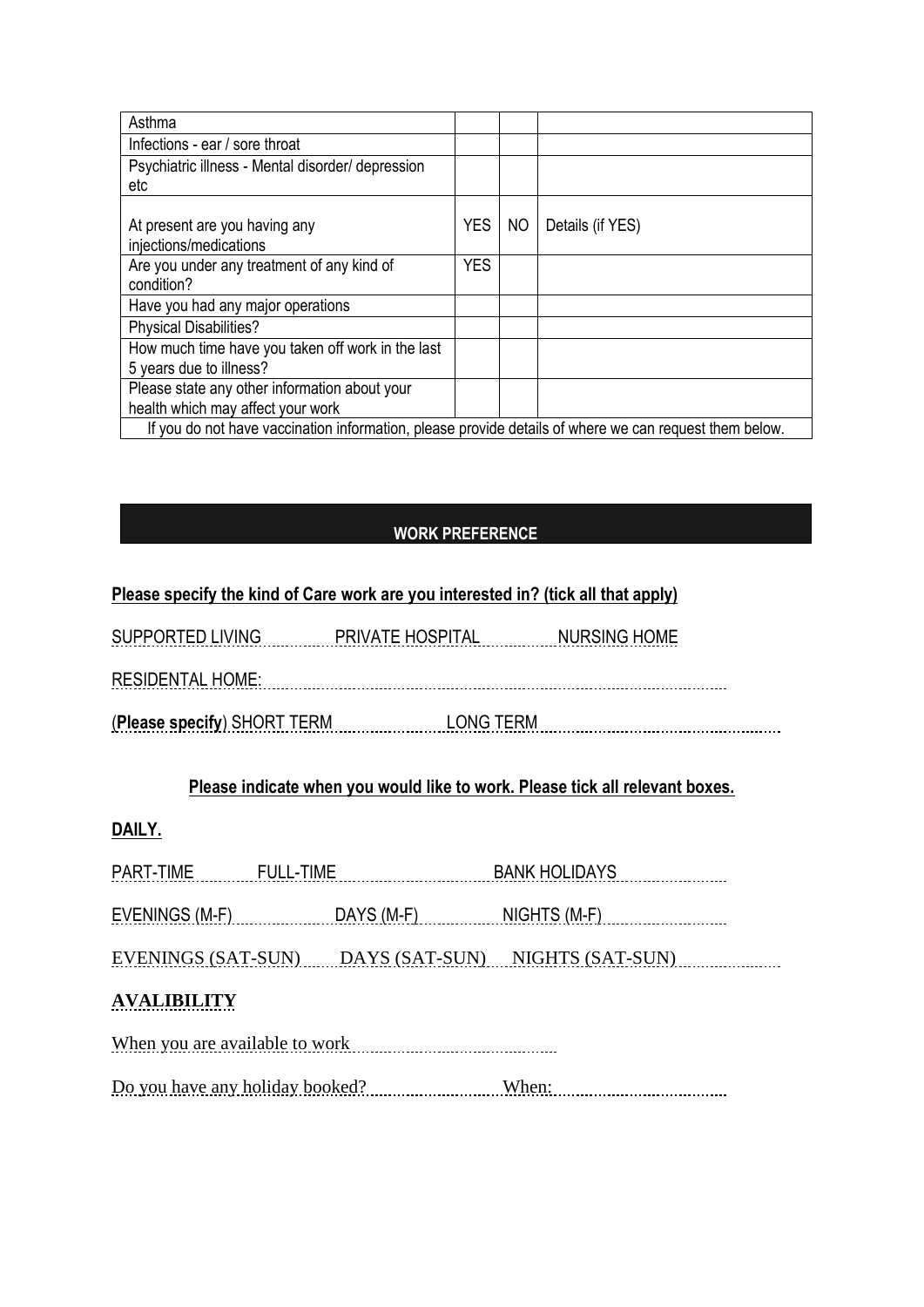## **REHABILITATION OF OFFENDERS ACT 1974.**

Because of the nature of the work for which you are applying, this post is exempt from the provisions of section 4.2 Rehabilitation of Offenders Act 1974 (Exemption Order 1975). Applicants are therefore not, entitled to withhold information about convictions, which for other purposes are 'spent' under the provision of the Act in the event of employment, any failure to disclose such convictions could result in dismissal or disciplinary action. Information provided will be kept confidential and use in relationship to the post applied for..

| Have you instigated an enhanced disclosure within the last six years? YES NO |  |  |
|------------------------------------------------------------------------------|--|--|

I CONSENT TO HIGH PROFILE CARE LIMITED CHECKING THE DETAILS I HAVE PROVIDED AGAINST THE VARIOUS DATA SOURCES IN ORDER TO VERIFY MY INDENTITY AND PROCESS THIS APPLICATION. THESE DETAILS MAYBE USE TO ASSIST OTHER ORGANISATION SUCH AS DBS, AND IN IDENTITY PURPOSES.

SIGNATURE DATE

## **REFERENCES.**

Please give the names and addresses of two of most recent employers with work addresses who is able to comment on your work ability and experience. Starting with your present to most recent employer if possible.

| Name of Reference: |              | <b>Company Name</b>  |  |
|--------------------|--------------|----------------------|--|
| Address:           |              |                      |  |
|                    |              |                      |  |
| Postcode           | city / town; | country              |  |
| Telephone no:      |              | Fax no:              |  |
| Email address:     |              | Mobile phone:        |  |
| Start date:        |              | End date:<br>To date |  |

(B)

 $(A)$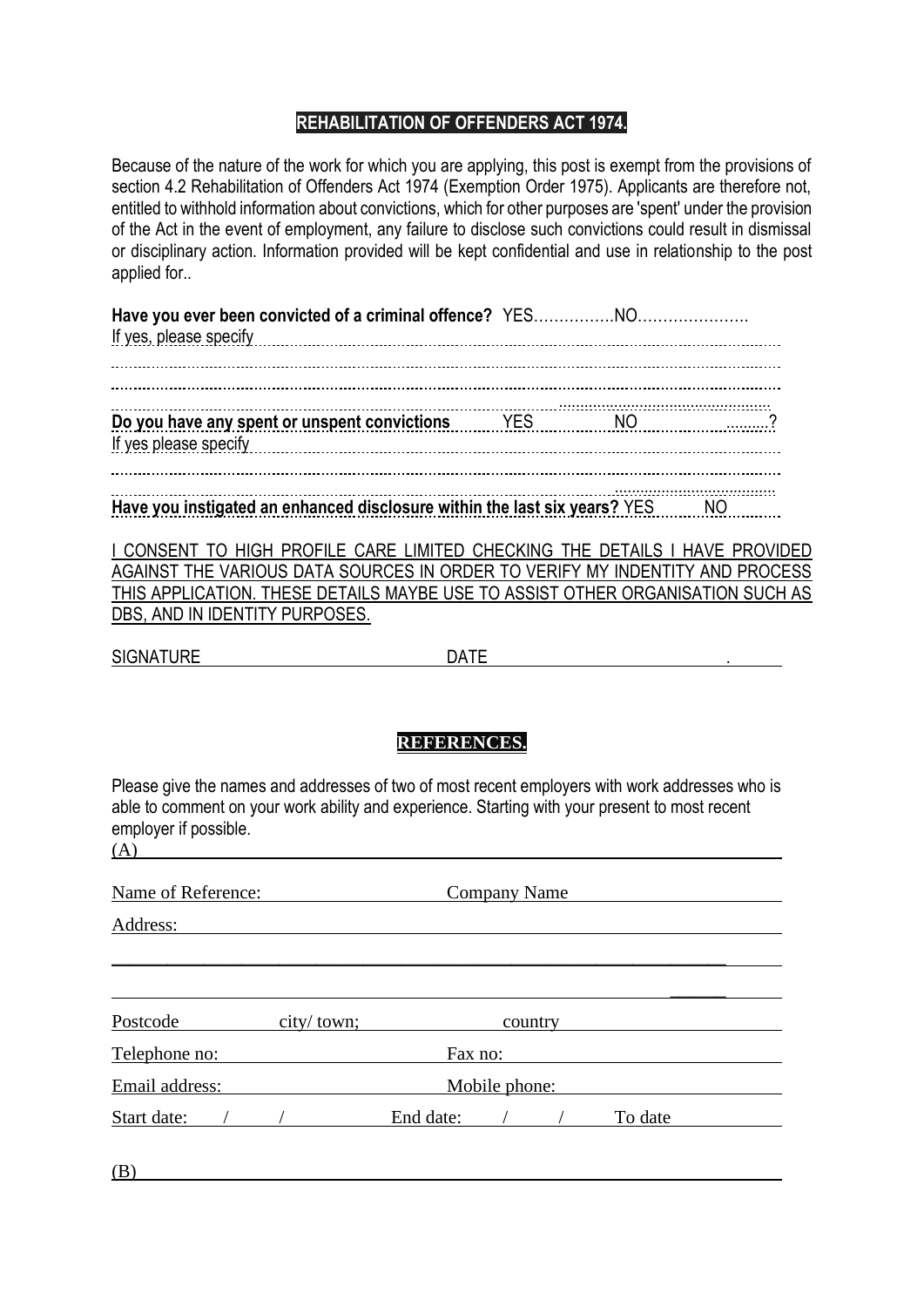| Name of Reference: |              | <b>Company Name</b> |         |  |         |  |
|--------------------|--------------|---------------------|---------|--|---------|--|
| Address:           |              |                     |         |  |         |  |
| Postcode           | city / town; |                     | country |  |         |  |
| Telephone no:      |              | Fax no:             |         |  |         |  |
| Email address:     |              | Mobile phone:       |         |  |         |  |
| Start date:        |              | End date:           |         |  | To date |  |

#### **BUILDING SOCIETY /BANK DETAILS**

Bank Name Bank Address  $\mathcal{L}_\text{max}$  and  $\mathcal{L}_\text{max}$  are the set of  $\mathcal{L}_\text{max}$  . The set of  $\mathcal{L}_\text{max}$ 

| <b>Building Society Bank Roll</b> |            |  |
|-----------------------------------|------------|--|
| <b>Holders Account Name</b>       |            |  |
| Sort Code                         | Account No |  |

I authorise **High Profile Care Limited** to pay my weekly wages into the above Bank Account and I will notify **High Profile Care Limited** if changes occur to my details.

| <b></b><br>Signed | Jate<br>- |  |
|-------------------|-----------|--|
|                   |           |  |

# **NEXT OF KIN**

| Name of Emergency contact |  |
|---------------------------|--|
| Relationship to you:      |  |
| Address:                  |  |
|                           |  |
|                           |  |
| Post code:                |  |

| T OUL COULD.    |          |  |  |
|-----------------|----------|--|--|
| Home Telephone: | Work No: |  |  |
| Email Address:  |          |  |  |
| Mobile No:      | Pager:   |  |  |

## **WORKING TIME REGULATIONS**

I have read and understood the working time regulations and I hereby consent that the working time limit shall not apply to my assignments

| Prin |  |
|------|--|
|      |  |